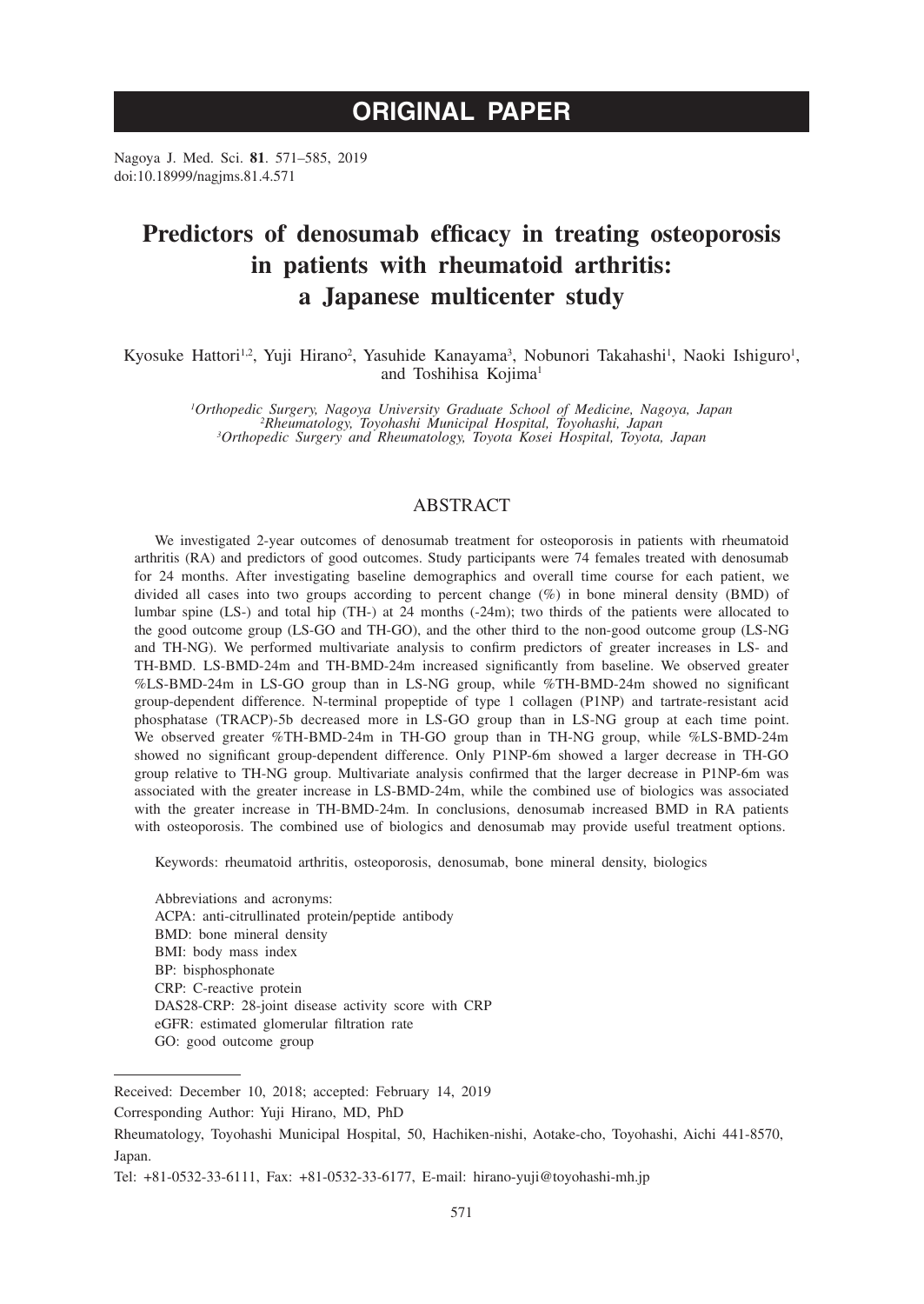LS: lumbar spine mHAQ: modified health assessment questionnaire MMP-3: matrix metalloproteinase-3 MTX: methotrexate NG: non-good outcome group PSL: prednisolone P1NP: N-terminal propeptide of type 1 collagen RA: rheumatoid arthritis RAOP: osteoporosis in RA patients RF: rheumatoid factor TH: total hip TPTD: daily teriparatide TRACP-5b: tartrate-resistant acid phosphatase-5b

This is an Open Access article distributed under the Creative Commons Attribution-NonCommercial-NoDerivatives 4.0 International License. To view the details of this license, please visit (http://creativecommons.org/licenses/by-nc-nd/4.0/).

## **INTRODUCTION**

Rheumatoid arthritis (RA) is a chronic disease characterized by persistent synovitis, systemic inflammation, and joint destruction.<sup>1</sup> Early intensive treatment using methotrexate (MTX), biologics, and Janus kinase inhibitor is recommended by the European League Against Rheumatism (EULAR) and American College of Rheumatology (ACR),2,3 and has led to better outcomes in RA patients.

Although medications for RA have improved, osteoporosis is still recognized as a major complication of RA.<sup>4</sup> Ochi et al<sup>5</sup> reported no decrease in incidence of non-vertebral fracture, despite improvements in RA disease activity during a 10-year period in a Japanese cohort study. Osteoporosis and osteoporosis-related fractures occur more frequently in RA patients than in healthy individuals due to risk factors such as high disease activity, immobility, and the use of glucocorticoids such as prednisolone (PSL).<sup>6,7</sup> Osteoporosis-related fractures often lead to pain, disability, and reduced quality and quantity of life.8 As past history of vertebral or non-vertebral fragility fractures is a risk factor of future fragility fractures and aggravates life prognosis,  $9-11$  we believe that treatment of osteoporosis in RA patients (RAOP) is important.

The receptor activator of nuclear factor-kappaB ligand (RANKL) expression of osteoblasts and osteocytes induces osteoclastogenesis, bone resorption, and osteoporosis.<sup>12-14</sup> Some have reported on the association between proinflammatory cytokines and osteoclastogenesis.<sup>15-17</sup> While TNF- $\alpha$  causes osteoclastogenesis with permissive levels of RANKL,<sup>15</sup> IL-6/sIL-6R complex directly induces RANKL expression in synovial fibroblasts in RA,<sup>16</sup> and RANKL expression and osteoclastogenesis are associated with activated Th17 cells in RA.17 Denosumab, a fully human monoclonal antibody to RANKL, blocks binding of RANKL to RANK, inhibits the development and activity of osteoclasts, decreases bone resorption, and increases bone mineral density (BMD).<sup>18</sup>

Although the efficacy of denosumab on postmenopausal soteoporosis and on joint destruction in RA patients has been reported by several clinical trials,<sup>18-20</sup> reports of the efficacy of denosumab on RAOP are lacking. The present study aimed to evaluate 2-year outcomes of denosumab treatment for RAOP and confirm predictors of greater increases in BMD in clinical settings.

# MATERIALS AND METHODS

*Patients*

The Tsurumai Biologics Communication Registry for osteoporosis (the TBCR-BONE) was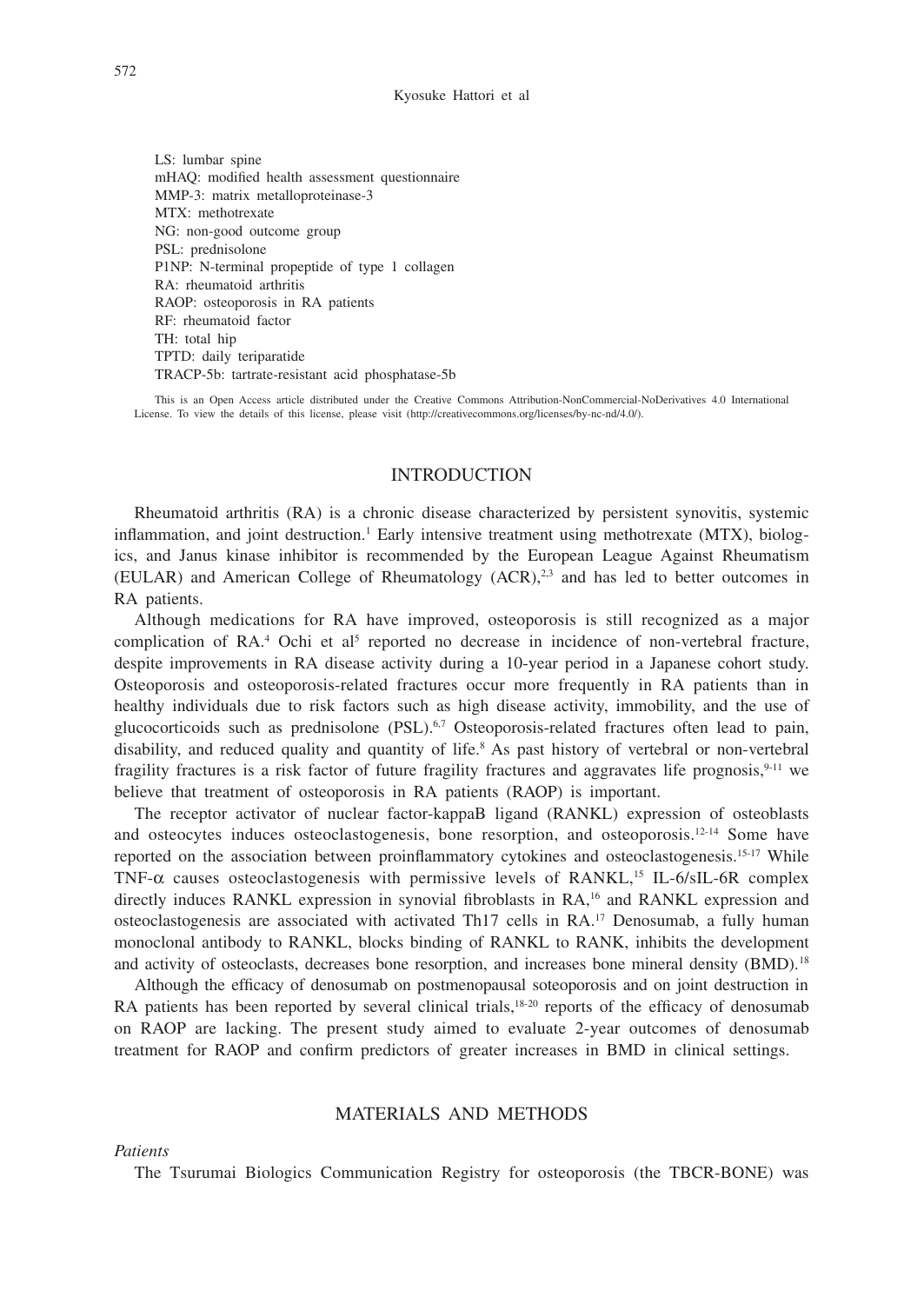developed in 2013 to explore long-term prognoses for treatment with new agents among patients with primary osteoporosis, glucocorticoid-induced osteoporosis, and RAOP in clinical practice. This registry comprised data from patients who were undergoing denosumab treatment, all of which were serial cases within the medical insurance system in Japan. For the present study, we recruited 87 RA patients who started denosumab treatment between October 2013 and April 2015 and who were registered with the TBCR-BONE. We excluded 4 patients because they were males. Of the remaining 83 RAOP females, 9 were excluded due to the discontinuation of denosumab treatment within 24 months. Ultimately, data from 74 of the original 87 (89.2%) RAOP females who completed 24 months of denosumab treatment at Nagoya University Hospital, Toyohashi Municipal Hospital, or Toyota Kosei Hospital, were used for the analysis in this retrospective cohort study. All patients met the 1987 ACR classification criteria for  $RA<sup>21</sup>$  or the 2010 ACR-EULAR classification criteria for  $RA^{22}$  and fulfilled the definition of osteoporosis in the Japanese 2011 guidelines for prevention and treatment of osteoporosis<sup>23</sup> or the 2004 guidelines on the management of glucocorticoid-induced osteoporosis of the Japanese Society for Bone and Mineral Research.<sup>24</sup> All patients received denosumab 60 mg infusions every 6 months according to the drug label. Patient anonymity was maintained during data collection, and the security of personal information was strictly controlled. This study was approved by the Ethics Committee of Nagoya University Hospital (2017-0415), Toyohashi Municipal Hospital (360) and Toyota Kosei Hospital (2017-ST37).

#### *Data Collection and Study Protocol*

This retrospective cohort study used the data recorded to the TBCR-BONE. The following demographics were investigated at the initiation of treatment (baseline, 0 months): age, disease duration, body mass index (BMI), joint damage (Steinbrocker stage), daily dysfunction (Steinbrocker class), rheumatoid factor (RF), anti-citrullinated protein/peptide antibody (ACPA), estimated glomerular filtration rate (eGFR), concomitant treatment for RA (MTX, PSL, and biologics), prior treatment for osteoporosis [bisphosphonates (BPs) and daily teriparatide (TPTD)] and past history of fragility fractures. Levels of serum C-reactive protein (CRP) and serum matrix metalloproteinase-3 (MMP-3), 28-joint disease activity score with CRP (DAS28-CRP), and modified health assessment questionnaire (mHAQ) were investigated at baseline, 6, 12, 18, and 24 months as disease parameters and activity of RA. Levels of serum N-terminal propeptide of type 1 collagen (P1NP) and serum tartrate-resistant acid phosphatase (TRACP)-5b were investigated at baseline, 6, 12, 18, and 24 months as bone turnover markers. BMD in the lumbar spine (LS) and total hip (TH) were investigated to evaluate treatment for osteoporosis at baseline, 6, 12, 18, and 24 months. BMD was measured by dual-energy X-ray absorptiometry (DXA, Lunar Prodigy Advance®; GE Lunar).

#### *Statistical Analysis*

First, we evaluated overall baseline demographics, time courses of percent change (%) in LSand TH-BMD, %P1NP, and %TRACP-5b. Baseline demographics were reported using descriptive statistics. All results are expressed as mean ± standard deviation (SD) or a percentage in each table. Data at each time point were compared using Wilcoxon signed-rank test. Following this, we divided all cases into the two groups of %LS- and %TH-BMD, each at 24 months. We defined the two thirds of patients with good outcomes in %LS- and %TH-BMD at 24 months as the LS-GO and TH-GO groups, respectively, and the one third with non-good outcomes in %LS- and %TH-BMD at 24 months as the LS-NG and TH-NG groups, respectively. Baseline demographics, %LS-BMD, %TH-BMD, %P1NP, and %TRACP-5b at 6, 12, 18, and 24 months were compared between the LS-GO and LS-NG groups, and between the TH-GO and TH-NG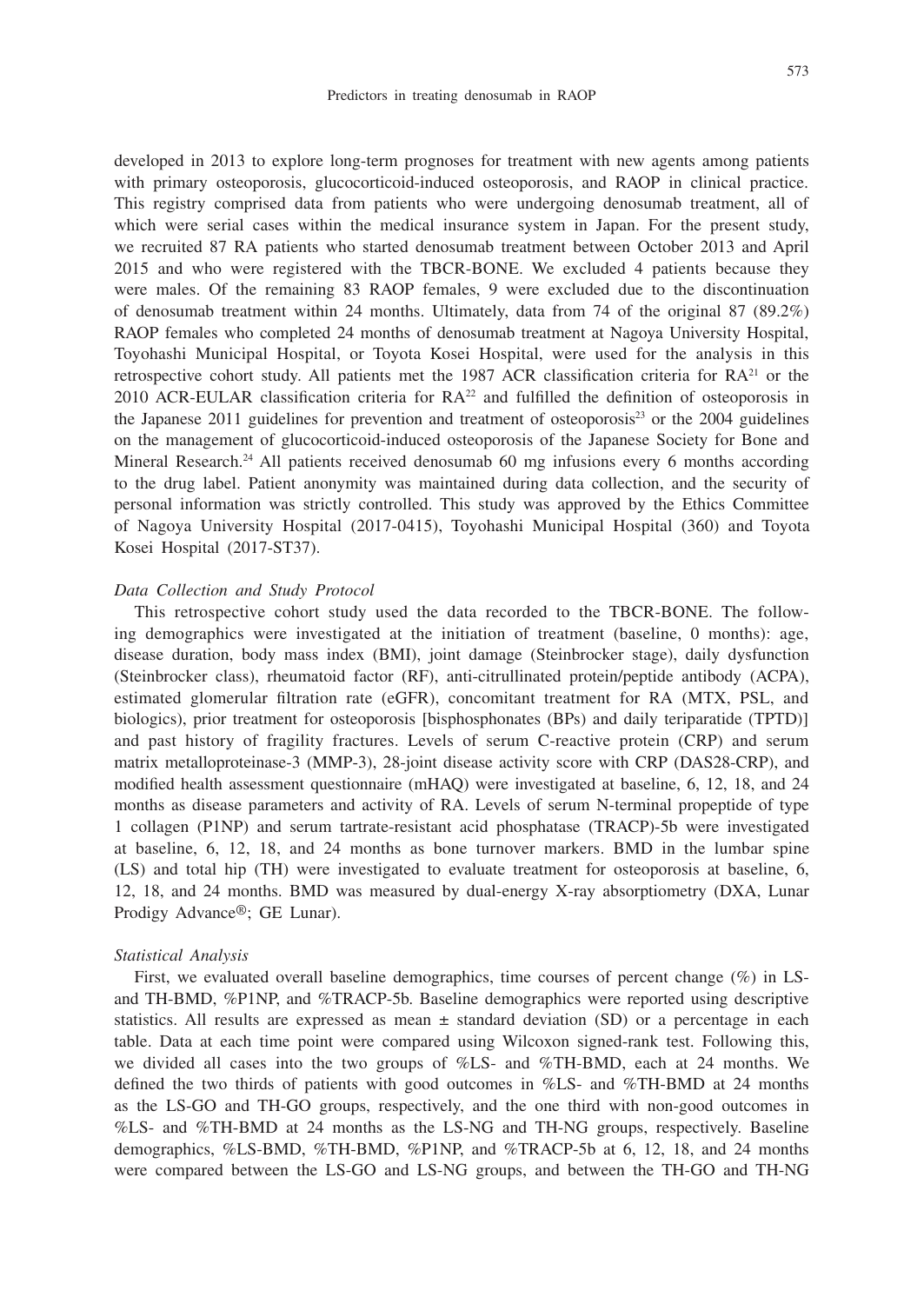Kyosuke Hattori et al

groups. To identify predictors of greater increases in LS- and TH-BMD, we performed univariate and multivariate logistic regression analyses. Univariate logistic regression analysis was performed using Mann-Whitney U test for the comparisons of two groups, while Fisher's exact test was used for comparisons of two categorical variables. We defined baseline P1NP and TRACP-5b, P1NP and TRACP-5b at 6 months, and %P1NP and %TRACP-5b at 6 months as potential early-stage indicators of denosumab treatment, in order to investigate the effect of bone turnover markers with regard to increases in BMD. Receiver operating characteristic (ROC) curves were created for these potential early-stage indicators of bone turnover markers, and we defined the strongest indicator of bone turnover marker for the multivariate logistic regression analysis, according to the greatest area under the curve (AUC) of the ROC curve. Multivariate logistic regression analysis was performed for the selected factors with p-values  $\langle 0.15 \rangle$  in the univariate logistic regression analysis and for the ROC curve data for the selected bone turnover marker. Finally, we investigated reasons for discontinuation and adverse events, including fragility fractures, hyper/ hypocalcemia, infection, cancer, osteonecrosis of the jaw, atypical fracture, cardiovascular event, death, and other events.

Statistical significance was defined as p<0.05. All analyses were performed with BellCurve for Excel version 2.13. Any cases with missing data were excluded from the analysis.

# **RESULTS**

# *Baseline demographics*

Baseline demographics are shown in Table 1. Mean  $(\pm SD)$  age was  $70.2\pm7.6$  years old and RA disease duration was  $17.1 \pm 12.8$  years. Fifty-five patients (74.4%) were categorized into the advanced Steinbrocker stages (III and IV) and 35 patients (47.3%) were categorized into the advanced Steinbrocker classes (III and IV). Mean (±SD) DAS28-CRP score was 2.77±1.20, and mHAQ was 0.90±0.84. Forty-eight patients (64.9%) were treated with MTX, 17 patients  $(23.0\%)$  with biologics, and 26 patients  $(35.1\%)$  with PSL, while 24  $(32.4\%)$  and 11  $(14.9\%)$ patients underwent prior treatment of BPs and TPTD, respectively. Sixty-four patients received supplements of calcium and vitamin D (Denotas® chewable combination tablet, Daiichi Sankyo Co., Ltd.) and 9 patients received eldecalcitol (Edirol® capsule, Chugai Pharmaceutical Co., Ltd.). Mean  $(\pm SD)$  LS-BMD and TH-BMD were  $0.818\pm0.165$  g/cm<sup>2</sup> and  $0.591\pm0.090$  g/cm<sup>2</sup>, respectively. Mean (±SD) P1NP and TRACP-5b were 55.6±33.6 µg/L and 481.6±209.3 mU/dL, respectively.

#### *Overall clinical efficacy of denosumab treatment*

Time course data for %LS-BMD, %TH-BMD, %P1NP, and %TRACP-5b are shown in Figure 1. Both %LS- and %TH-BMD showed significant time-dependent increases at 6, 12, 18, and 24 months from baseline. Both %P1NP and %TRACP-5b showed significant decreases over time, at 6, 12, 18, and 24 months from baseline.

#### *Predictors of greater increases in LS-BMD at 24 months*

After excluding 3 patients due to missing data for LS-BMD, the remaining 71 patients were divided into the LS-GO (n=47) and LS-NG (n=24) groups, according to %LS-BMD at 24 months. The cut-off was %LS-BMD of 4.0% at 24 months. Baseline demographics are shown in Table 1. Age, rate of MTX use and baseline P1NP differed significantly between the two groups. Figure 2 shows %LS-BMD, %TH-BMD, %P1NP, and %TRACP-5b at 6, 12, 18, 24 months. While %LS-BMD showed a greater increase in the LS-GO group than in the LS-NG group at each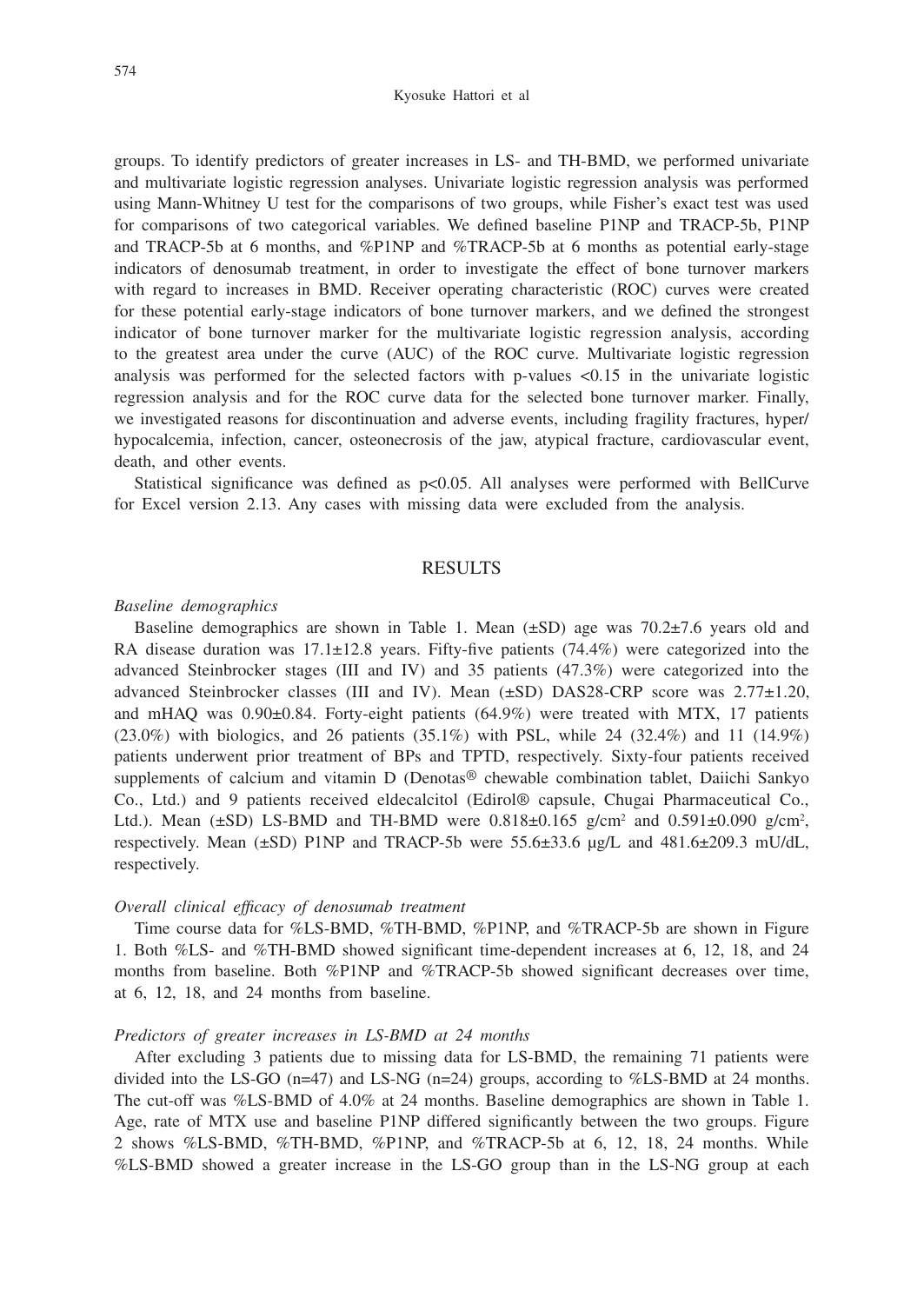|                                   | Overall (n=74)                  |                    | Divided by percent change in LS-BMD<br>at 24 months $(n=71)$ |         |                     | Divided by percent change in TH-BMD<br>at $24$ months $(n=71)$ |         |
|-----------------------------------|---------------------------------|--------------------|--------------------------------------------------------------|---------|---------------------|----------------------------------------------------------------|---------|
|                                   |                                 | $LS-GO(n=47)$      | $LS-NG$ (n=24)                                               | p Value | TH-GO $(n=47)$      | $TH-NG$ (n=24)                                                 | p Value |
| Age (years)                       | $70.2 \pm 7.6$                  | $71.6 + 6.6$       | $67.7 + 9.1$                                                 | 0.062   | $70.1 + 7.2$        | $70.9 + 8.7$                                                   | 0.661   |
| Disease duration (years)          | $17.1 \pm 12.8$                 | $15.9 \pm 12.1$    | $19.4 \pm 14.1$                                              | 0.358   | $16.9 \pm 12.4$     | $16.7 \pm 13.1$                                                | 0.879   |
| BMI $(kg/m^2)$                    | $20.0 + 3.1$                    | $20.0 + 2.8$       | $20.1 + 3.9$                                                 | 0.734   | $19.6 + 3.2$        | $20.9 + 3.2$                                                   | 0.126   |
| Stage (I / II / III / IV, $\%$ )  | 12.2/13.5/20.3/54.1             | 12.8/8.5/23.4/55.3 | 12.5/20.8/16.7/50.0                                          | 0.389   | 14.9/10.6/17.0/57.4 | 8.3/16.7/29.2/45.8                                             | 1.000   |
| Class (I / II / III / IV, $\%$    | 5.4/47.3/45.9/1.4               | 6.4/46.8/44.7/2.1  | 4.2/45.8/50.0/0.0                                            | 0.802   | 6.4/44.7/46.8/2.1   | 4.2/54.2/41.7/0.0                                              | 0.450   |
| $\mathbb{RF}$ (U/mL)              | $124.5 \pm 170.1$               | 103.7±154.0        | 140.7±165.2                                                  | 0.516   | $123.8 \pm 184.2$   | $119.6 \pm 135.7$                                              | 0.421   |
| ACPA (U/mL)                       | 317.0±393.5                     | 288.0±370.4        | 368.4±428.7                                                  | 0.687   | 377.1±448.2         | $202.2 \pm 234.8$                                              | 0.358   |
| eGFR (mL/min/1.73m <sup>2</sup> ) | $71.1 \pm 17.1$                 | $68.6 \pm 17.1$    | $75.0 \pm 18.1$                                              | 0.230   | $68.5 \pm 18.4$     | $74.3 \pm 14.9$                                                | 0.316   |
| MTX use $(\%)$                    | 64.9                            | 57.4               | 83.3                                                         | 0.036   | 63.8                | 66.7                                                           | 1.000   |
| PSL use $(\%)$                    | 35.1                            | 36.2               | 33.3                                                         | $1.000$ | 33.3                | 34.0                                                           | 1.000   |
| PSL dose (mg/day)                 | $3.5 \pm 1.2$                   | $3.4 \pm 1.7$      | $3.4 + 2.9$                                                  | 0.581   | $3.2 \pm 1.8$       | $4.1 + 2.8$                                                    | 0.458   |
| Biologics use $(\%)$              | 23.0                            | 25.5               | 20.8                                                         | 0.774   | 31.9                | 8.3                                                            | 0.039   |
| Infliximab (n, $%$ )              | 1.4                             | 1, 2.1             |                                                              |         | 1, 2.1              |                                                                |         |
| Etanercept (n, $\%$ )             | 2.7<br>$\mathcal{L}_1$          | 2, 4.3             |                                                              |         | 2, 4.3              | 1, 4.2                                                         |         |
| Adalimumab (n, %)                 | $\frac{1}{4}$<br>$\mathfrak{S}$ | 1, 2.1             | 8.3<br>Δ,                                                    |         | 3, 6.4              |                                                                |         |
| Golimumab (n, %)                  | 6.8<br>5,                       | 3, 6.4             | 8.3<br>Δ,                                                    |         | 4, 8.5              | 1, 4.2                                                         |         |
| Tocilizumab (n, $\%$              | 1.4                             | $1, 2.1$           |                                                              |         | $1, 2.1$            |                                                                |         |
| Abatacept (n, %)                  | 6.8<br>5,                       | 3, 6.4             | 1, 4.2                                                       |         | 5, 10.6             |                                                                |         |
| Prior treatment of BPs $(\%)$     | 4<br>32                         | 23.4               | 45.8                                                         | 0.110   | 23.4                | 45.8                                                           | 0.063   |
| Prior treatment of TPTD (%)       | $\circ$<br>Ξ                    | 17.0               | 8.3                                                          | 0.477   | 10.6                | 20.8                                                           | 0.289   |
|                                   |                                 |                    |                                                              |         |                     |                                                                |         |
| $\mathrm{CRP}\ (\mathrm{mg/dL})$  | $0.78 + 1.23$                   | $0.80 + 1.2$       | $0.72 \pm 1.33$                                              | 0.865   | $0.80 + 1.32$       | $0.70 + 1.13$                                                  | 0.932   |
| $MMP-3$ (ng/mL)                   | $145.1 + 277.2$                 | $161.7\pm 333.8$   | $109.5 \pm 128.9$                                            | 0.468   | $162.0 + 337.9$     | 99.5±80.8                                                      | 0.870   |
| DAS28-CRP                         | $2.77 + 1.20$                   | $2.79 + 1.22$      | $2.69 + 1.20$                                                | 0.696   | $2.65 \pm 1.19$     | $2.71 \pm 0.89$                                                | 0.476   |
| mHAQ                              | $0.90 \pm 0.84$                 | $0.94 + 0.90$      | $0.81 + 0.73$                                                | 0.833   | $0.94 \pm 0.84$     | $0.79 + 0.89$                                                  | 0.378   |

Table 1 Baseline demographics and parameters of bone turnover markers at 6 months **Table 1** Baseline demographics and parameters of bone turnover markers at 6 months

Predictors in treating denosumab in RAOP

575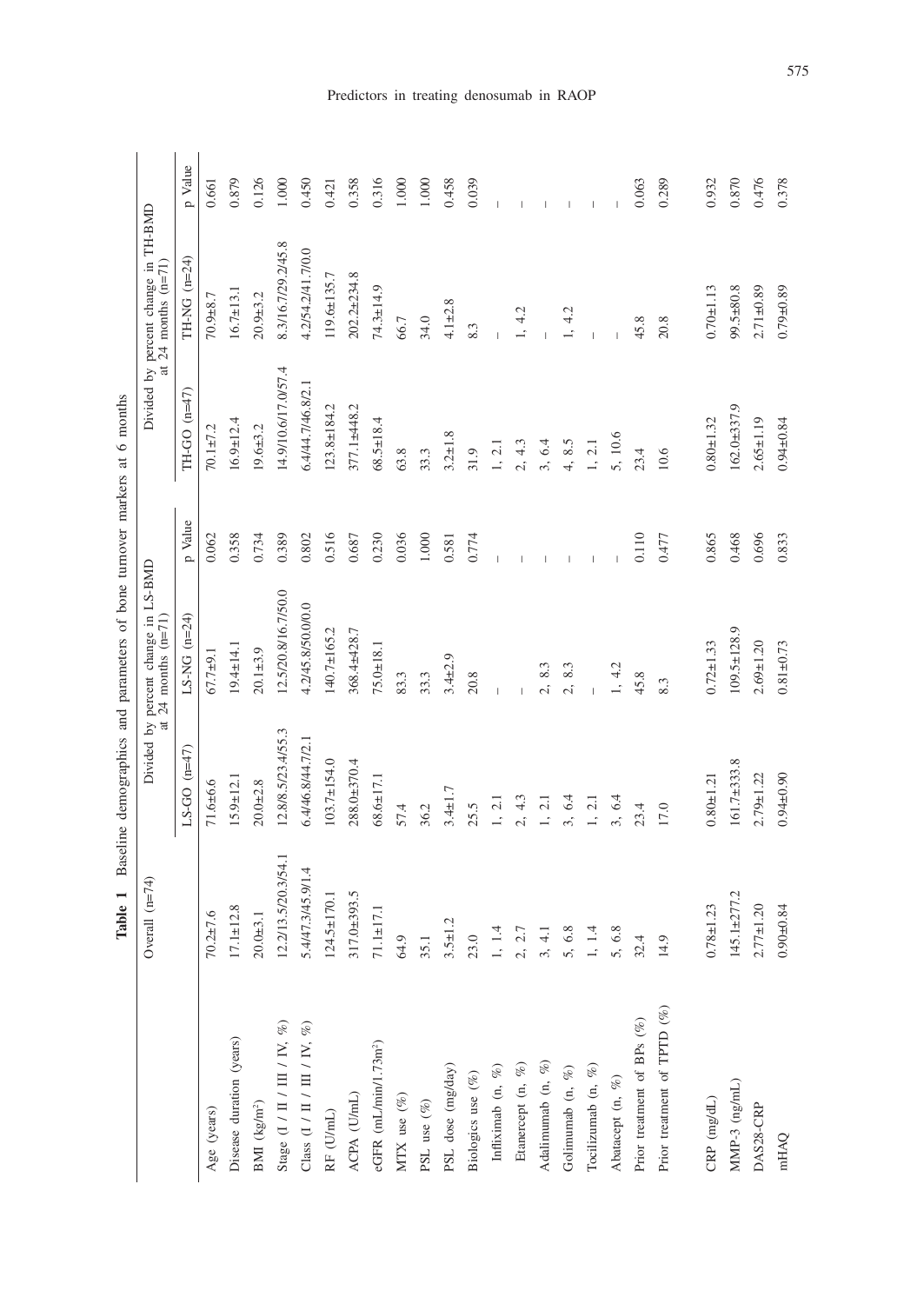| Past history of fragility fracture<br>$(\%)$      | $\overline{1.9}$ | 38.3             | 41.7             | 0.802 | 42.6             | 37.5                                                                                                                                | 0.800 |
|---------------------------------------------------|------------------|------------------|------------------|-------|------------------|-------------------------------------------------------------------------------------------------------------------------------------|-------|
| PINP                                              |                  |                  |                  |       |                  |                                                                                                                                     |       |
| Baseline (µg/L)                                   | $5.6 + 33.6$     | 58.6±30.1        | $42.4 + 22.9$    | 0.025 | 58.9±33.5        | 48.6±35.5                                                                                                                           | 0.091 |
| $6$ months $(\mu g/L)$                            | 24.8±16.8        | $22.5 \pm 15.4$  | $28.7 \pm 18.4$  | 0.137 | $22.6 + 14.7$    | $28.4 + 20.6$                                                                                                                       | 0.450 |
| Percent change at 6 months<br>from baseline $(%)$ | $-37.6 + 67.5$   | $-52.6 + 39.8$   | $-6.5 + 97.0$    | 0.006 | $-40.2 + 77.4$   | $-31.6 + 49.9$                                                                                                                      | 0.038 |
| TRACP-5b                                          |                  |                  |                  |       |                  |                                                                                                                                     |       |
| Baseline (mU/dL)                                  | 81.6±209.3       | 506.3±215.3      | 403.5±137.1      | 0.068 | $506.1 + 223.6$  | 436.9±185.0                                                                                                                         | 0.224 |
| $6$ months $(mU/dL)$                              | 284.3±171.7      | 259.4±141.8      | 308.0±182.0      | 0.358 | 259.5±136.9      | 313.6±218.5                                                                                                                         | 0.673 |
| Percent change at 6 months<br>from baseline (%)   | $-32.7 + 43.0$   | $-39.6 + 42.3$   | $-18.6 + 43.7$   | 0.030 | $-41.3 + 34.0$   | $-19.5 + 55.3$                                                                                                                      | 0.203 |
| LS T score                                        | $-2.51 \pm 1.37$ | $-2.59 \pm 1.21$ | $-2.34 \pm 1.65$ | 0.770 | $-2.66 \pm 1.38$ | $-2.25 \pm 1.40$                                                                                                                    | 0.187 |
| TH T score                                        | $-2.86 \pm 0.75$ | $-2.85 \pm 0.75$ | $-2.87 + 0.76$   | 0.437 | $-2.91 \pm 0.73$ | $-2.79 \pm 0.80$                                                                                                                    | 0.952 |
| ACPA, anti-citrullinated protein/peptide a        |                  |                  |                  |       |                  | antibody; BMD, bone mineral density; BMI, body mass index; BP, bisphosphonate; CRP, C-reactive protein; DAS28-CRP, 28-joint disease |       |

activity score with CRP; eGFR, estimated glomerular filtration rate; GO, good outcome group; LS, lumbar spine; mHAQ, modified health assessment questionnaire; MMP-3, matrix<br>metalloproteinase-3; MTX, methotrexate; NG, non-g activity score with CRP; eGFR, estimated glomerular filtration rate; GO, good outcome group; LS, lumbar spine; mHAQ, modified health assessment questionnaire; MMP-3, matrix metalloproteinase-3; MTX, methotrexate; NG, non-good outcome group; PSL, prednisolone; P1NP, N-terminal propeptide of type 1 collagen; RA, rheumatoid arthritis; RF, rheumatoid factor; TH, total hip; TPTD, daily teriparatide; TRACP-5b, tartrate-resistant acid phosphatase-5b.

# Kyosuke Hattori et al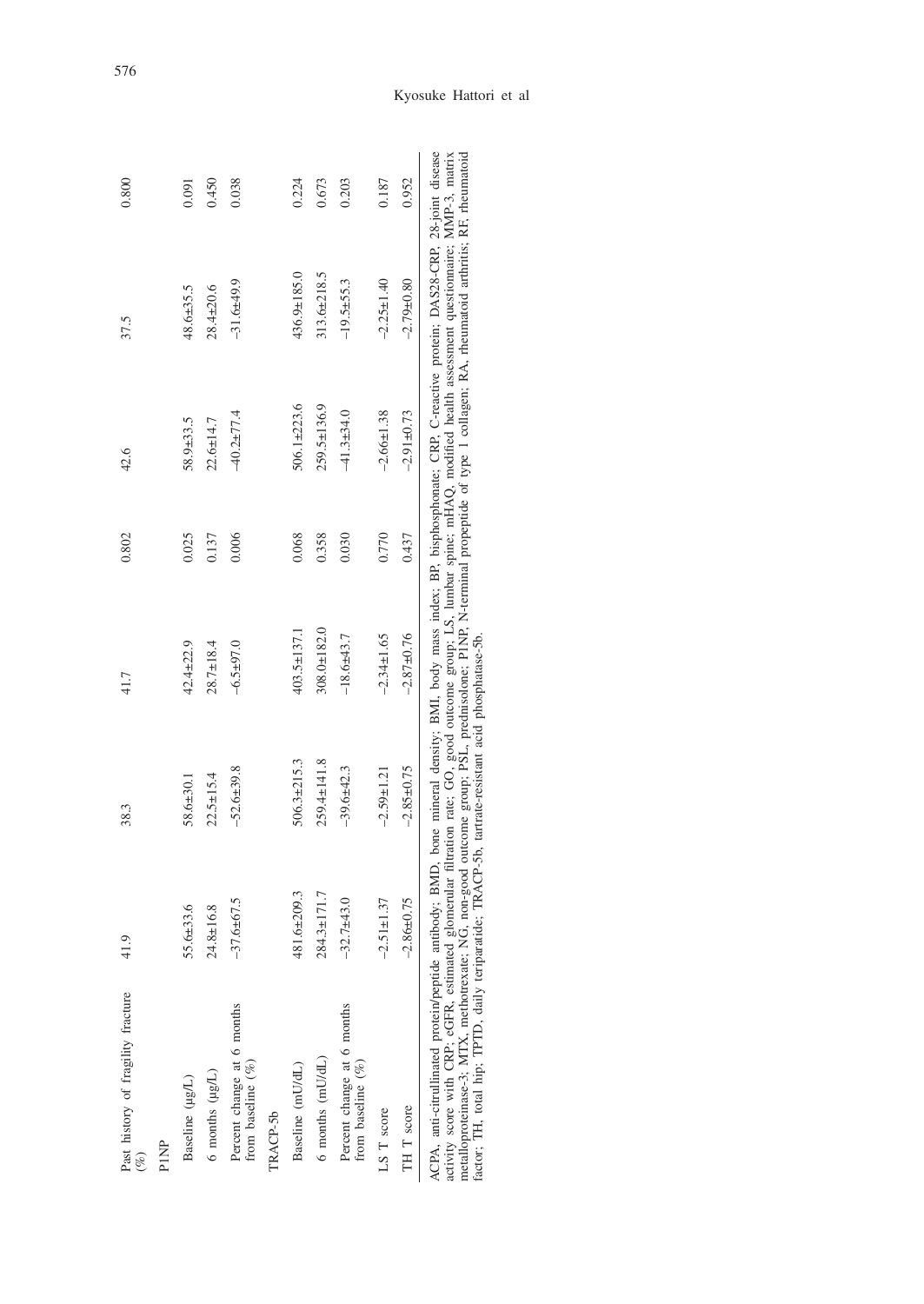

**Fig. 1** Overall clinical efficacy of denosumab treatment

Overall time course for percent change of (a) LS-BMD, (b) TH-BMD, (c) P1NP, and (d) TRACP-5b (n=74). \*p<0.001 using Wilcoxon signed-rank test from baseline. BMD, bone mineral density; LS, lumbar spine; TH, total hip.

time point, %TH-BMD did not differ significantly between the two groups. Both %P1NP and %TRACP-5b showed greater decreases in the LS-GO group than in the LS-NG group at each time point. According to the AUC of the ROC curve for P1NP and TRACP-5b at baseline, P1NP and TRACP-5b at 6 months, and %P1NP and %TRACP-5b at 6 months, we selected %P1NP at 6 months (p=0.0035) as the strongest early-stage indicator of denosumab treatment (Figure 3). Multivariate logistic regression analysis was performed for demographic factors with  $p<0.15$ and %P1NP at 6 months, and a greater decrease for P1NP at 6 months [Odds ratio  $(OR)$   $(\%)$ 0.983, 95% confidence interval (CI) 0.968–0.999,  $p=0.0420$ ] was confirmed as a factor of greater increase in LS-BMD at 24 months (Table 2).

#### *Predictors of greater increases in TH-BMD at 24 months*

After excluding 3 patients due to missing TH-BMD data, the remaining 71 patients were divided into the TH-GO (n=47) and TH-NG (n=24) groups according to %TH-BMD at 24 months, with a cut-off of 3.1% at 24 months. Baseline demographics are shown in Table 1. BMI, rate of combined use of biologics and the rate of prior BP treatment differed significantly between these two groups. Figure 4 shows %LS-BMD, %TH-BMD, %P1NP, and %TRACP-5b values at each time point. While %TH-BMD showed a greater increase in the TH-GO group than in the TH-NG group at each time point, %LS-BMD did not differ significantly between the two groups at 24 months. %P1NP at 6 and 24 months, and %TRACP-5b at 18 and 24 months showed greater decreases in the TH-GO group than in the TH-NG group, while %P1NP at 18 months decreased more in the TH-NG group than in the TH-GO group. According to the AUC of the ROC curves for P1NP and TRACP-5b at baseline, P1NP and TRACP-5b at 6 months, and %P1NP and %TRACP-5b at 6 months, we selected %P1NP at 6 months ( $p=0.0243$ ) as the strongest early-stage indicator of denosumab treatment (Figure 5). Multivariate logistic regression analysis of demographic factors with  $p<0.15$  and %P1NP at 6 months revealed that the combined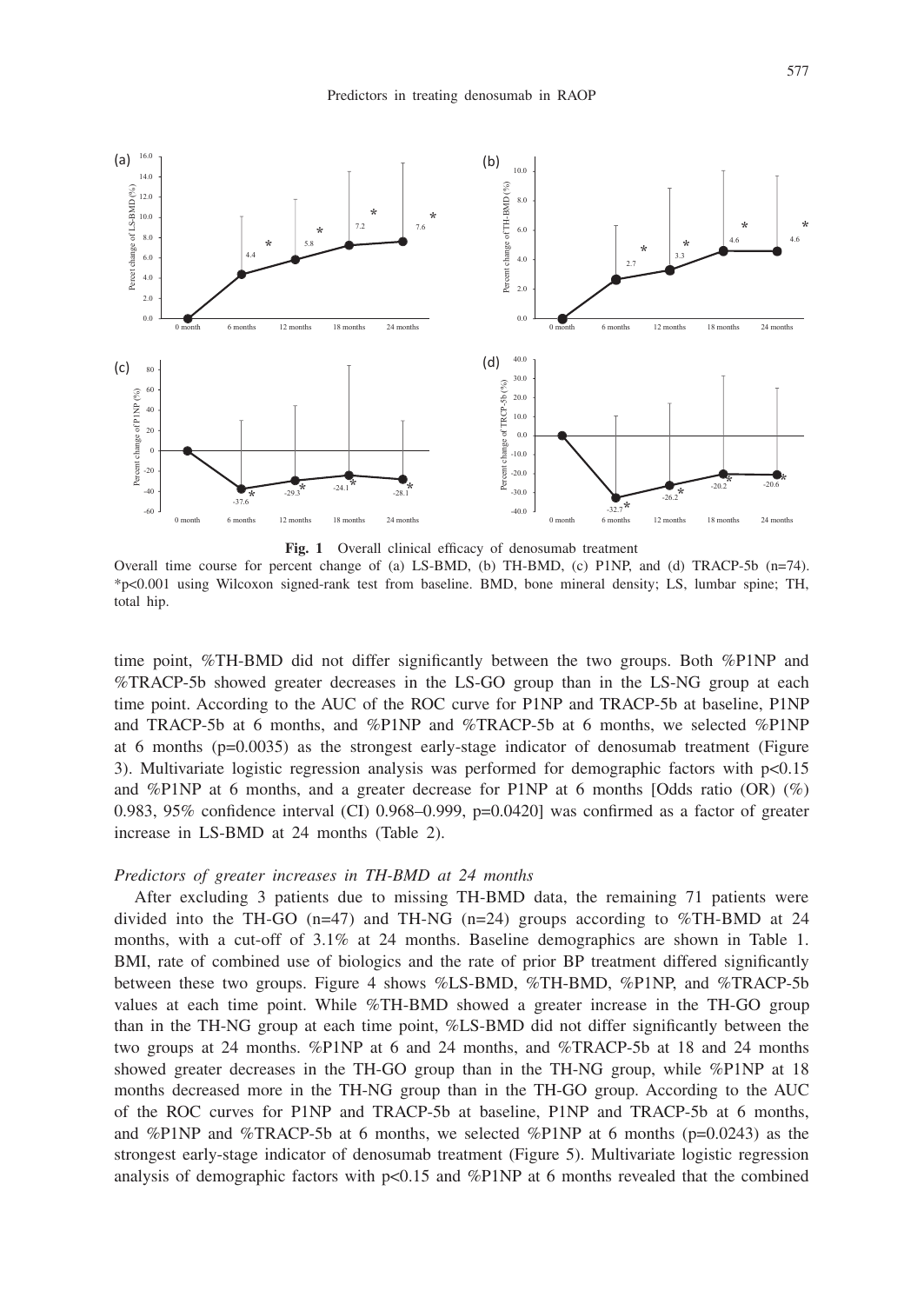

**Fig. 2** Time course comparisons between LS-GO and LS-NG

Time course comparisons for percent change of (a) LS-BMD, (b) TH-BMD, (c) P1NP, and (d) TRACP-5b between LS-GO and LS-NG (n=71). \*p<0.05, \*\*p<0.01, and \*\*\*p<0.001 using Wilcoxon signed-rank test relative to baseline values.  $\uparrow p < 0.05$ ,  $\uparrow \uparrow p < 0.01$ , and  $\uparrow \uparrow \uparrow p < 0.001$  using Mann-Whitney U test between groups at each time point. BMD, bone mineral density; GO, good outcome group; LS, lumbar spine; NG, non-good outcome group; P1NP, N-terminal propeptide of type 1 collagen; TH, total hip; TRACP-5b, tartrate-resistant acid phosphatase-5b.



**Fig. 3** The AUC of the ROC curve for early-stage indicators of bone turnover markers in LS-GO and LS-NG

The AUC of the ROC curve for (a) P1NP and (b) TRACP-5b at baseline, (c) P1NP and (d) TRACP-5b at 6 months, and (e) %P1NP and (f) %TRACP-5b at 6 months in LS-GO and LS-NG. AUC, area under the curve; GO, good outcome group; LS, lumbar spine; NG, non-good outcome group; P1NP, N-terminal propeptide of type 1 collagen; ROC, Receiver operating characteristic; TRACP-5b, tartrate-resistant acid phosphatase-5b.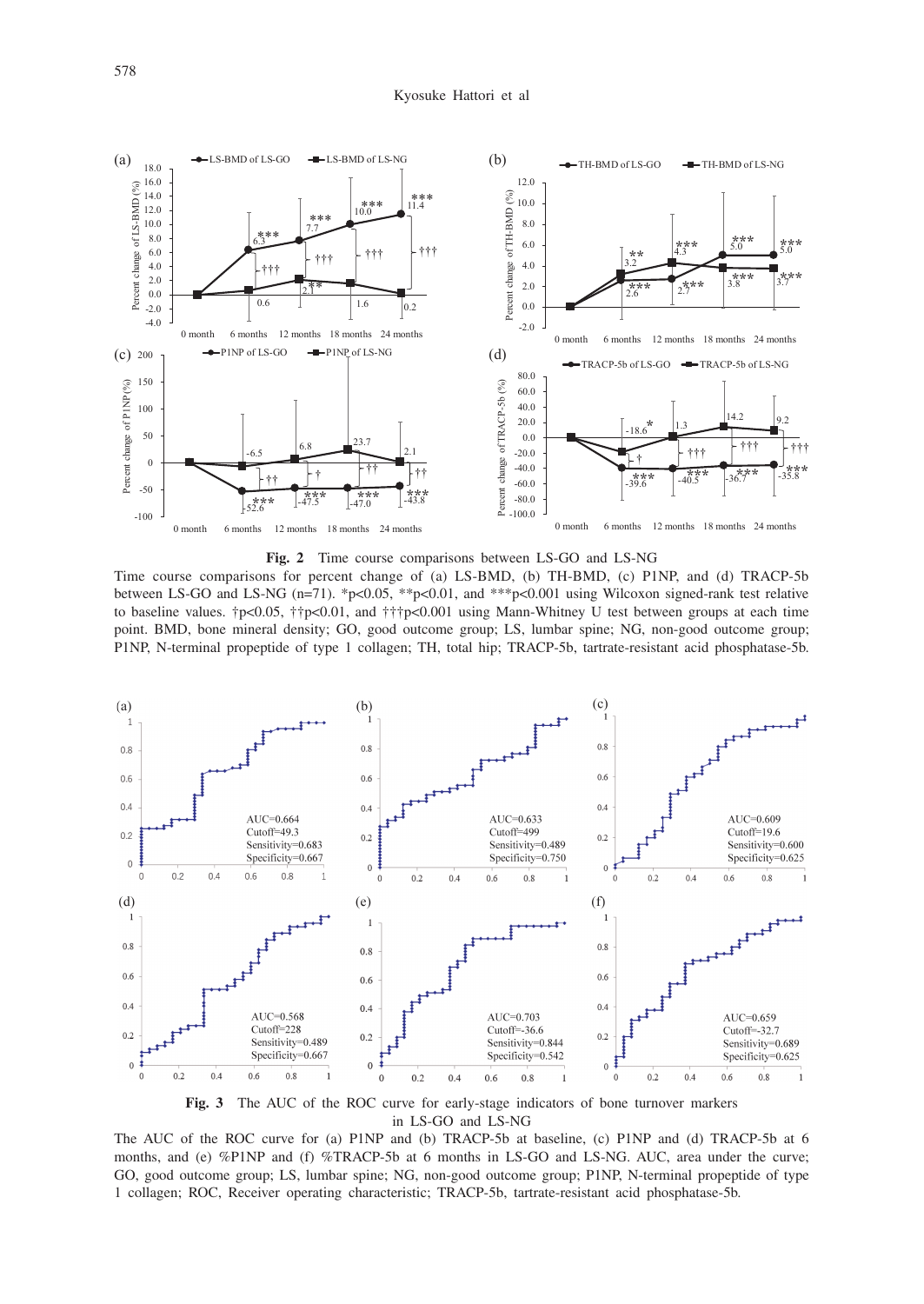|                                              | Univariate    |                            | Multivariate  |                            |         |
|----------------------------------------------|---------------|----------------------------|---------------|----------------------------|---------|
|                                              | Odds<br>ratio | 95% confidence<br>interval | Odds<br>ratio | 95% confidence<br>interval | p Value |
| Age (years)                                  | 1.074         | $1.001 - 1.151$            | 1.094         | $0.998 - 1.198$            | 0.0544  |
| MTX use                                      | 0.270         | $0.080 - 0.914$            | 0.426         | $0.102 - 1.773$            | 0.2408  |
| Prior treatment of BPs                       | 0.4052        | $0.144 - 1.143$            | 1.027         | $0.249 - 4.230$            | 0.9705  |
| Percent change in P1NP<br>at 6 months $(\%)$ | 0.9859        | $0.974 - 0.998$            | 0.983         | $0.968 - 0.999$            | 0.0420  |

Table 2 Univariate and multivariate logistic regression analyses of predictors for greater percent increases in LS-BMD at 24 months

BMD, bone mineral density; BP, bisphosphonate; LS, lumbar spine; MTX, methotrexate; P1NP, N-terminal propeptide of type 1 collagen.

**Table 3** Univariate and multivariate logistic regression analyses for predictors of greater percent increases in TH-BMD at 24 months.

|                                              | Univariate    |                            | Multivariate  |                            |         |
|----------------------------------------------|---------------|----------------------------|---------------|----------------------------|---------|
|                                              | Odds<br>ratio | 95% confidence<br>interval | Odds<br>ratio | 95% confidence<br>interval | p Value |
| BMI $(kg/m2)$                                | 0.882         | $0.752 - 1.035$            | 0.864         | $0.715 - 1.045$            | 0.1325  |
| Biologics use                                | 5.156         | $1.071 - 24.836$           | 5.812         | 1.108-30.50                | 0.0375  |
| Prior treatment of BPs                       | 0.361         | $0.127 - 1.031$            | 0.334         | $0.089 - 1.251$            | 0.1036  |
| Percent change in P1NP<br>at 6 months $(\%)$ | 0.998         | $0.991 - 1.005$            | 1.003         | $0.994 - 1.012$            | 0.5389  |

BMD, bone mineral density; BMI, body mass index; BP, bisphosphonate; P1NP, N-terminal propeptide of type 1 collagen; TH, total hip.

use of biologics and denosumab (OR  $5.812$ ,  $95\%$  CI 1.108–30.500, p=0.0375) was confirmed as a factor of greater increase in TH-BMD at 24 months (Table 3).

## *Adverse events*

The 9 cases of discontinuation of denosumab treatment by 24 months included 2 drop-out cases, 3 cases of hospital transfers, 1 case of dysphoria, 1 case of death by lung cancer, 1 case of inadequate response, and 1 case of osteonecrosis of the jaw.

The 74 patients who completed 24 months of denosumab treatment included 1 with asymptomatic hypercalcemia that led to the reduction in supplemental calcium and vitamin D, 1 with asymptomatic hypocalcemia that led to a switch from supplemental calcium and vitamin D to calcium and eldecalcitol, and 2 with leukopenia due to MTX that led to the discontinuation of MTX. Four patients (5.4%) had fractures, including 1 pelvic fracture at 5 months, 1 hip fracture at 13 months, 1 distal femoral fracture at 18 months, and 1 left elbow fracture at 20 months. No adverse events such as infection, new onset of cancer, atypical fracture, or cardiovascular events were noted.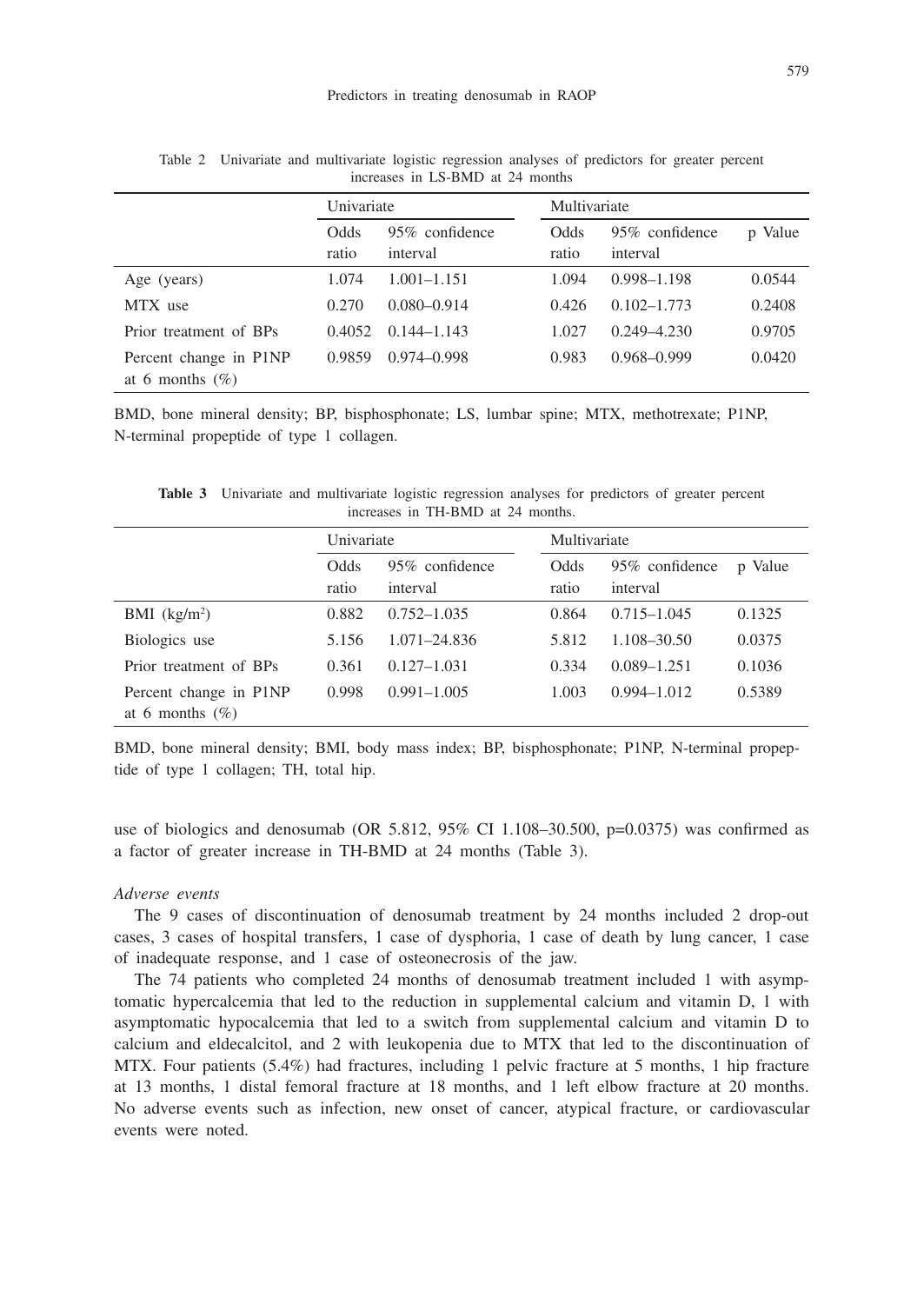

**Fig. 4** Time course comparisons between TH-GO and TH-NG

Time course comparisons for percent change of (a) LS-BMD, (b) TH-BMD, (c) P1NP, and (d) TRACP-5b between TH-GO and TH-NG (n=71). \*p<0.05, \*\*p<0.01 and \*\*\*p<0.001 using Wilcoxon signed-rank test relative to baseline values. †p<0.05, ††p<0.01, and †††p<0.001 using Mann-Whitney U test between groups at each time point. BMD, bone mineral density; GO, good outcome group; LS, lumbar spine; NG, non-good outcome group; P1NP, N-terminal propeptide of type 1 collagen; TH, total hip; TRACP-5b, tartrate-resistant acid phosphatase-5b.





The AUC of the ROC curve for (a) P1NP and (b) TRACP-5b at baseline, (c) P1NP and (d) TRACP-5b at 6 months, and (e) %P1NP and (f) %TRACP-5b at 6 months in TH-GO and TH-NG. AUC, area under the curve; GO, good outcome group; NG, non-good outcome group; P1NP, N-terminal propeptide of type 1 collagen; ROC, Receiver operating characteristic; TH, total hip; TRACP-5b, tartrate-resistant acid phosphatase-5b.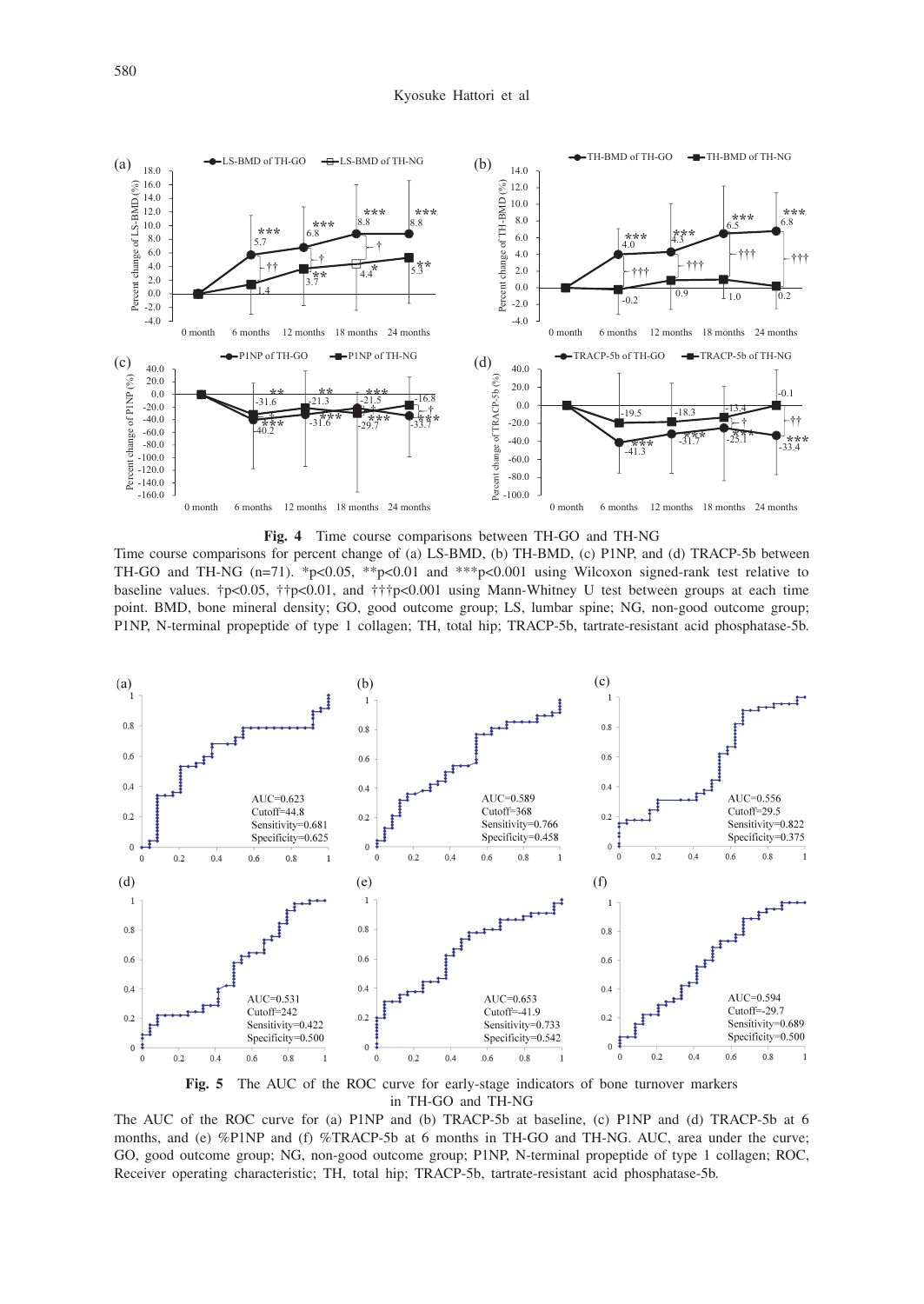# 581

# DISCUSSION

The present study found that denosumab significantly increased both LS- and TH-BMD in RAOP. In addition, predictors of denosumab treatment efficacy for RAOP differed for LS- and TH-BMD. Univariate analysis showed that non-use of MTX, baseline P1NP, and greater decreases in P1NP and TRACP-5b at 6 months from baseline were significantly associated with a greater increase in LS-BMD at 24 months, and that the combined use of biologics and greater decrease of P1NP at 6 months from baseline were significantly associated with a greater increase in TH-BMD at 24 months. Multivariate logistic regression analysis confirmed that a greater decrease in P1NP at 6 months from baseline was a predictor of a greater increase in LS-BMD at 24 months, and that the combined use of biologics was a predictor for a greater increase in TH-BMD at 24 months.

Previous clinical trials reported that denosumab effectively increased LS- and TH-BMD. Nakamura et al<sup>19</sup> reported that denosumab increased LS- and TH- BMD at 24 months by  $9.1\%$ and 4.6% from baseline, respectively, in both postmenopausal women and men with osteoporosis. Takeuchi et al<sup>20</sup> reported that denosumab increased LS- and TH-BMD at 12 months by  $4.0-4.7\%$ and 2.4–2.6% from baseline, respectively, compared to that of the placebo in patients with RA, but not osteoporosis. Although direct comparison between our study and these previous studies is difficult because of variability in patient backgrounds, our study findings are consistent with others in that they demonstrate the efficacy of denosumab in increasing LS- and TH-BMD. In addition, our study is one of the few to have reported the efficacy of denosumab treatment for 24 months, specifically among RAOP, and thereby investigated the effect of combined use of biologics and confirmed predictors of greater increases in LS- and TH-BMD. We found that 1) a greater decrease in P1NP at 6 months from baseline was a predictor of a greater increase in LS-BMD at 24 months, but not that in TH-BMD at 24 months, and that 2) the combined use of biologics was a predictor for a greater increase in TH-BMD at 24 months, but not that in LS-BMD at 24 months.

Our study showed that bone turnover markers significantly decreased at each time point from baseline and were maintained at lower levels in the LS-GO group compared to the LS-NG group, and that a greater decrease in P1NP at 6 months was a predictor of a greater increase in LS-BMD at 24 months. It is known that the effectiveness of antiresorptive agents is associated with rapid decrease in bone turnover markers and that rapid decrease in bone turnover by antiresorptive agents is effective to prevent bone loss and to increase in bone mineral density, as bone loss of trabecular bone including lumbar spine is induced by high bone turnover; some reports have found significant associations between short-term decreases in bone turnover markers and the reduced risk of vertebral and nonvertebral fractures with the use of antiresorptive agents.<sup>8,25</sup> While Dore et al<sup>26</sup> reported that baseline P1NP correlated with BMD increases over the course of denosumab treatment, particularly for the LS, we focused on short-term decreases in bone turnover markers during treatment with denosumab. We found that %P1NP at 6 months was more strongly associated with %LS-BMD at 24 months than baseline P1NP. %P1NP at 6 months showed significant decreases from baseline in the LS-GO group, but not in the LS-NG group of the present study. Taken together, this suggests that in the short-term, greater decreases in P1NP could predict a greater increase in LS-BMD during denosumab treatment.

In contrast to LS-BMD, although univariate analysis showed that %P1NP at 6 months was associated with %LS-BMD at 24 months, multivariate logistic regression analysis did not confirm that a greater decrease in P1NP at 6 months was a predictor for a greater increase in TH-BMD at 24 months in our study. Mochizuki et  $al^{27}$  recently reported that a decrease in P1NP at 3 months, but not at 6 months, from baseline was associated with an increase in TH-BMD at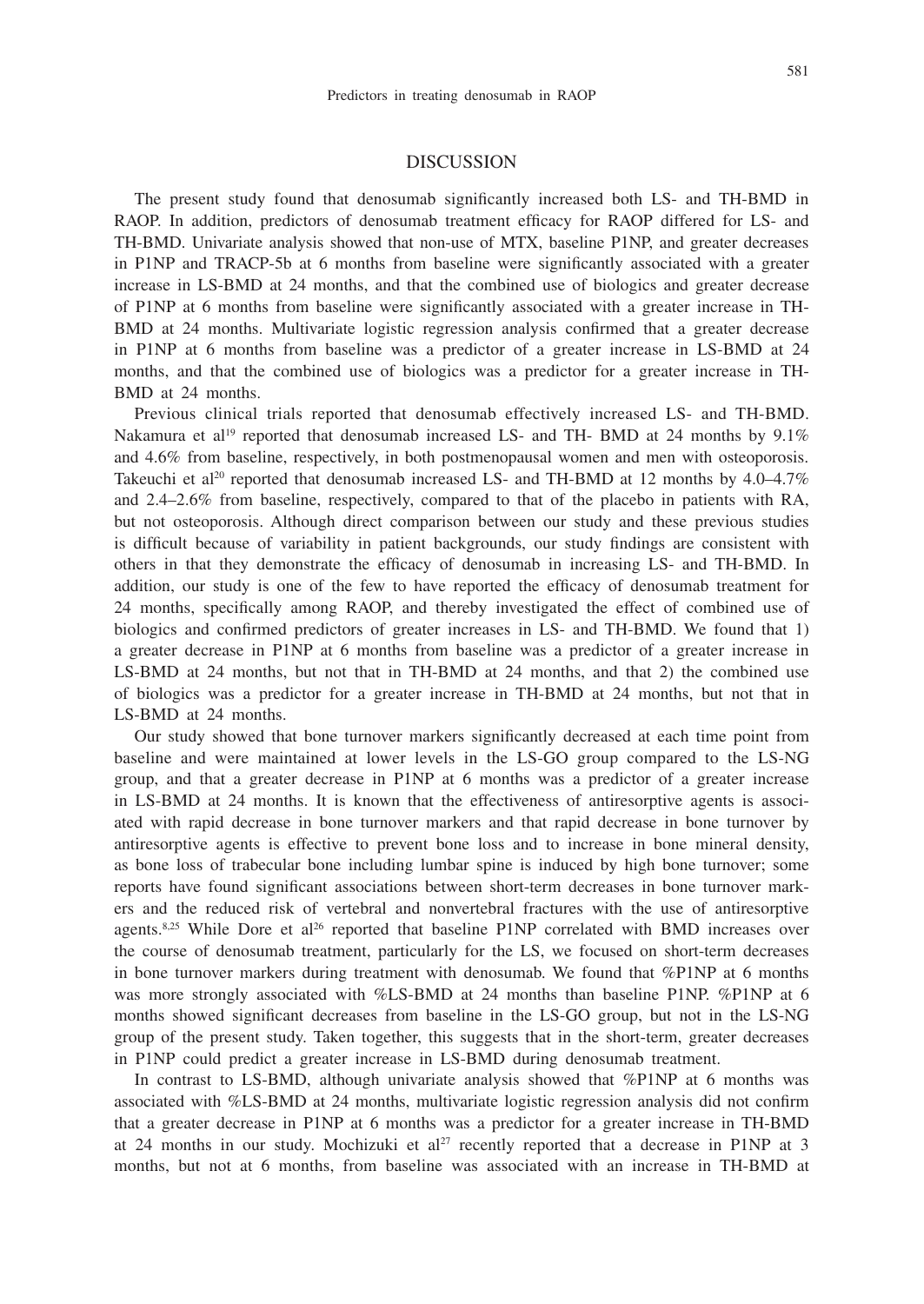12 months. Although direct comparison between our study and this previous study is difficult because of variability in patient background, and because of differences in endpoints and statistical methods, these studies consistently found no association between decreases in P1NP at 6 months and increase in TH-BMD.

Our investigation revealed that combined use of biologics and denosumab was a predictor for a greater increase in TH-BMD. Some studies have reported the efficacy of denosumab treatment on both osteoporosis and bone erosion. Cohen et al<sup>27</sup> reported that 12-month denosumab treatment inhibited structural damage, improved BMD, and suppressed bone turnover in RA patients. Takeuchi et al<sup>20</sup> reported that denosumab inhibited the progression of bone erosion and increased BMD. Mochizuki et al<sup>28</sup> reported that denosumab increased the BMD in the LS, TH, femoral neck, and hand, as well as suppressed joint destruction in Japanese patients with RA. Deodhar et al<sup>29</sup> reported that denosumab protected against erosion and increased hand BMD, with a negative correlation between hand BMD and erosion scores. A recent study has also reported that concurrent use of biologics and denosumab in RA patients more effectively inhibited structural damage than treatment with biologics alone.<sup>30</sup> Although no others have studied the efficacy of the combined use of biologics and denosumab on RAOP, our study might newly demonstrate that the combined use of biologics and denosumab was effective not only in treating bone erosion but also in treating RAOP. In this study, the combined use of biologics and denosumab was not effective in inducing a greater increase in LS-BMD, for reasons that remain unclear. Chronic inflammation, mediated by proinflammatory cytokines such as  $TNF-\alpha$  and IL-6, is thought to increase the risk of osteoporosis and fracture in patients with  $RA.^{31}$  Indeed, Lodder et al<sup>32</sup> and Haugeberg et al<sup>33</sup> reported that high disease activity was associated with low BMD in the femoral neck and TH, but not in the LS. Biologics inhibits proinflammatory cytokines, which induce both high disease activity and RANKL expression and osteoclastogenesis in patients with RA. Recent studies have shown that denosumab inhibits bone loss in the joints of patients with  $RA^{20,27-29}$ and reduces cortical porosity of the proximal femoral shaft in those with osteoporosis<sup>34</sup> Taken together, this suggests that the combined use of biologics and denosumab might strongly inhibit excessive production of cytokines such as TNF-α, IL-6, and RANKL, and improve bone loss in joints such as the hip in patients with RAOP.

MTX osteopathy was initially reported in children with acute leukemia treated with high-dose MTX.35 However, conflicting findings have been reported on the effect of low-dose MTX in patients with rheumatic disease. While several case series reported stress fractures in patients with rheumatic disease treated with low-dose MTX,<sup>36-38</sup> one large multicenter, cross-sectional study, one prospective study, and one population-based cohort study found no association between low-dose MTX use and change in BMD in RA patients. $39-41$  In our study, although univariate analysis identified a negative relationship between MTX use and increase in LS-BMD, multivariate logistic regression analysis confirmed that MTX use was not associated with increases in either LS- or TH-BMD.

Although some have reported that high disease activity and peripheral bone erosion are associated with low BMD,<sup>29,32,33</sup> we found no association between disease activity and increase in BMD. This could be due to lower disease activity in our patients with RA, relative to those in previous studies. In contrast to previous studies, which reported high baseline disease activity levels (mean DAS of  $3.2\pm1.4^{32}$ ; and mean DAS28 of  $6.6\pm1.8^{33}$ ) in RA, mean DAS28-CRP score for our study population was  $2.8 \pm 1.2$ .

The present study had several limitations. First, this was a retrospective cohort study, and the sample size was small, so our data comparisons could have been biased. A prospective study of a larger study population could help verify our results. Second, there was no good evidence for the cut-off of 'good outcome group' in this study (4.0% of %LS-BMD and 3.1%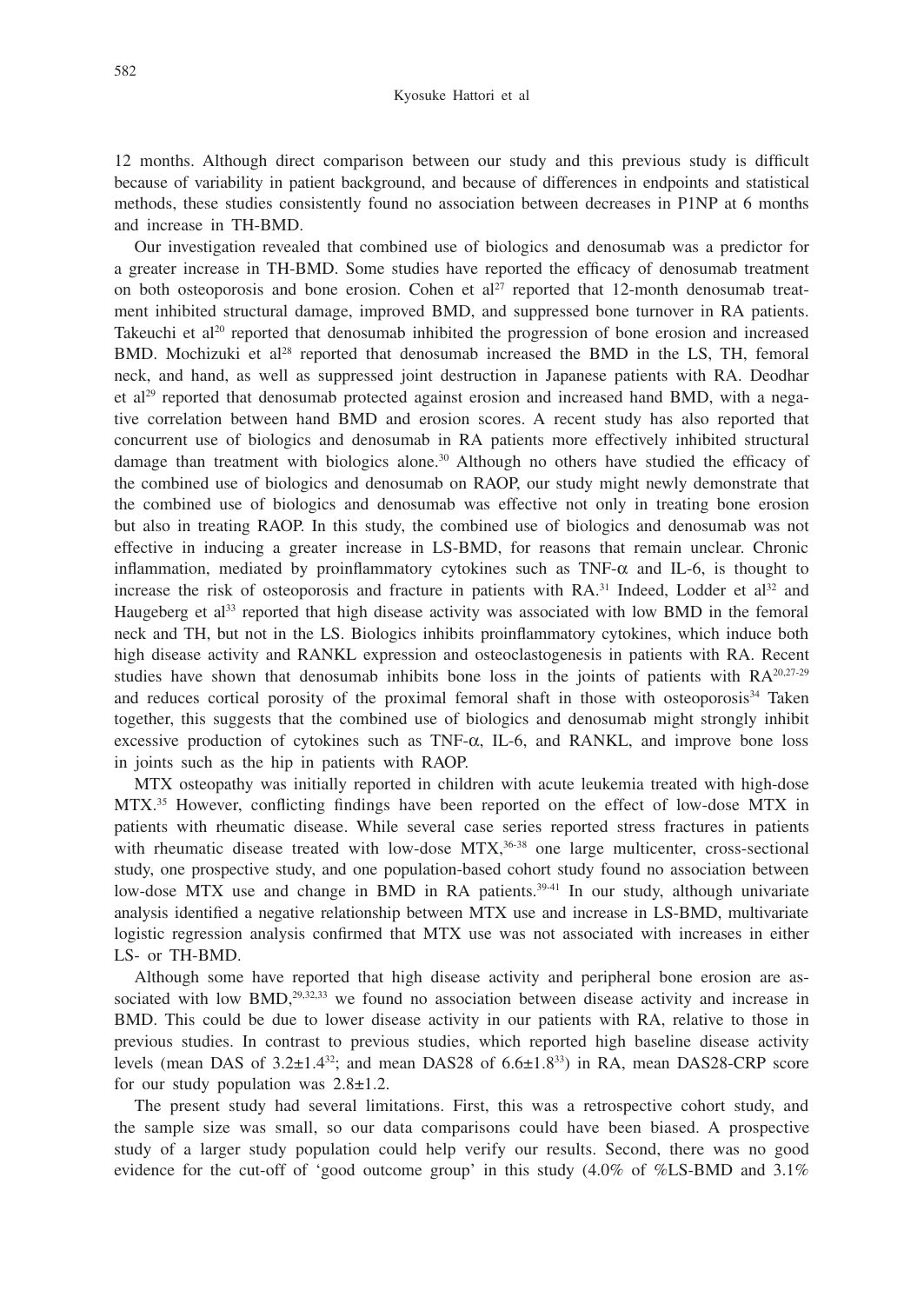of %TH-BMD at 24 months). Some have noted the importance of identifying treatment targets for osteoporosis<sup>42,43</sup>; most recently, Cummings et al<sup>44</sup> reported that these include starting treatment for a T-score  $\leq -2.5$  at the femoral neck, total hip, or lumbar spine by DXA and a treatment goal of achieving a T-score  $\geq$  2.5 at those skeletal sites within 3–5 years. However, there are still no clear short-term targets such as yearly percent increases in BMD. Although the cut-off for the present study seemed to be reasonable when time course data for mean %BMD were compared between groups, further studies with certain treatment targets are needed. Third, we could not show clear reasons why factors of greater increases in BMD in lumbar spine and total hip was different. It is known that bone turnover of cortical bone is much slower than that of trabecular bone, which might suggest 1) that even if bone turnover markers decrease and BMD of trabecular bone such as lumbar spine increases, to increase bone mineral density of cortical bone such as total hip might be still difficult, and 2) that if bone mineral density of cortical bone increases, that of trabecular bone could also increase.

In conclusion, denosumab was effective in inducing greater increases in LS- and TH-BMD in patients with RAOP. A greater decrease in P1NP at 6 months was associated with a greater increase in LS-BMD, and combined use of biologics and denosumab was associated with a greater increase in TH-BMD. Further studies of the efficacy of combined use of biologics and denosumab among patients with RAOP are necessary.

#### ACKNOWLEDGEMENTS

There was no financial support for this study.

## CONFLICT OF INTEREST

Y. Hirano received lecture fees from AbbVie Inc., Eisai Co., Mitsubishi Tanabe Pharma Co., Pfizer Inc., Chugai Pharmaceutical Co., and Bristol-Myers Squibb Co. N. Takahashi received lecture fees from AbbVie Inc., Eisai Co., UCB Japan Co., Mitsubishi Tanabe Pharma Co., Takeda Pharmaceutical Co., Pfizer Inc., Chugai Pharmaceutical Co., Janssen Pharmaceuticals, and Bristol-Myers Squibb Co. N. Ishiguro received grants and lecture fees from Daiichi Sankyo Co., Takeda Pharmaceutical Co., Hisamitsu Pharmaceutical Co., Otsuka Pharmaceutical Co., Taisho Toyama Pharmaceutical Co., Kaken Pharmaceutical Co., Eisai Co., Janssen Pharmaceuticals, Bristol-Myers Squibb Co., AbbVie Inc., Chugai Pharmaceutical Co., Mitsubishi Tanabe Pharma Co., Astellas Pharma Inc., and Pfizer Inc. T. Kojima received lecture fees from Mitsubishi Tanabe Pharma Co., Takeda Pharmaceutical Co., Eisai Co., AbbVie Inc., Bristol-Myers Squibb Co., Pfizer Inc., Janssen Pharmaceuticals, Astellas Pharma Inc., and Chugai Pharmaceutical Co. The other authors declare no conflicts of interest.

#### REFERENCES

- 1) Scott DL, Wolfe F, Huizinga TW. Rheumatoid arthritis. *Lancet*. 2010;376(9746):1094–1108.
- 2) Smolen JS, Landewé R, Bijlsma J, et al. EULAR recommendations for the management of rheumatoid arthritis with synthetic and biological disease-modifying antirheumatic drugs: 2016 update. *Ann Rheum Dis*. 2017;76(6):960–977.
- 3) Singh JA, Saag KG, Bridges SL Jr, et al. 2015 American College of Rheumatology guideline for the treatment of rheumatoid arthritis. *Arthritis Rheumatol*. 2016;68(1):1–26.
- 4) Deodhar AA, Woolf AD. Bone mass measurement and bone metabolism in rheumatoid arthritis: a review.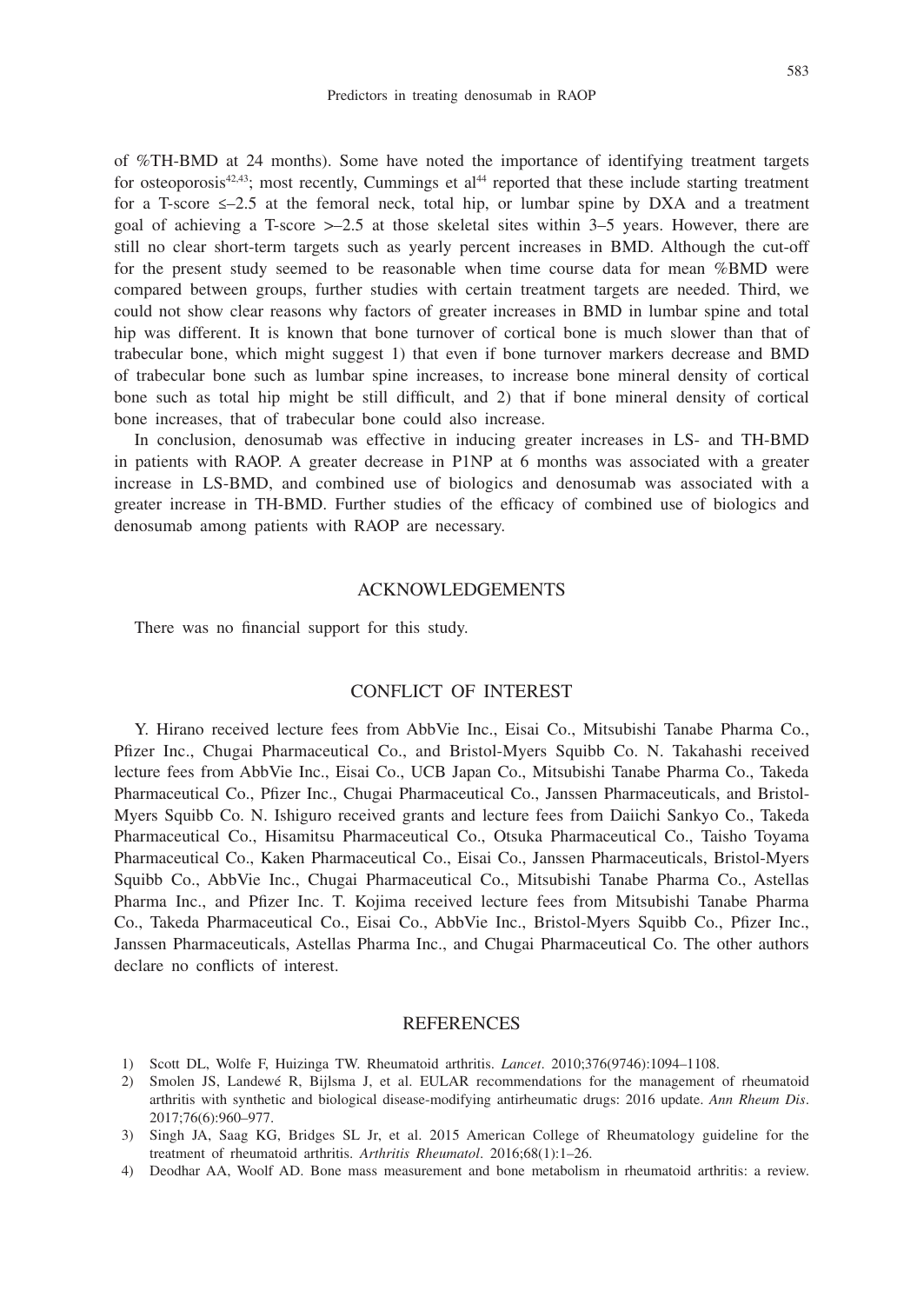*Br J Rheumatol*. 1996;35(4):309–322.

- 5) Ochi K, Inoue E, Furuya T, et al. Ten-year incidences of self-reported non-vertebral fractures in Japanese patients with rheumatoid arthritis: discrepancy between disease activity control and the incidence of nonvertebral fracture. *Osteoporos Int*. 2015;26(3):961–968.
- 6) Haugeberg G, Ørstavik RE, Uhlig T, Falch JA, Halse JI, Kvien TK. Bone loss in patients with rheumatoid arthritis: results from a population-based cohort of 366 patients followed up for two years. *Arthritis Rheum*. 2002;46(7):1720–1728.
- 7) van Staa TP, Geusens P, Bijlsma JW, Leufkens HG, Cooper C. Clinical assessment of the long-term risk of fracture in patients with rheumatoid arthritis. *Arthritis Rheum*. 2006;54(10):3104–3112.
- 8) Camacho PM, Petak SM, Binkley N, et al. American Association of Clinical Endocrinologists and American College of Endocrinology clinical practice guidelines for the diagnosis and treatment of postmenopausal osteoporosis - 2016. *Endocr Pract*. 2016;22(suppl 4):1–42.
- 9) Gehlbach S, Saag KG, Adachi JD, et al. Previous fractures at multiple sites increase the risk for subsequent fractures: the Global Longitudinal Study of Osteoporosis in Women. *J Bone Miner Res*. 2012;27(3):645–653.
- 10) Bliuc D, Nguyen TV, Eisman JA, Center JR. The impact of nonhip nonvertebral fractures in elderly women and men. *J Clin Endocrinol Metab*. 2014;99(2):415–423.
- 11) Ikeda Y, Sudo A, Yamada T, Uchida A. Mortality after vertebral fractures in a Japanese population. *J Orthop Surg (Hong Kong)*. 2010;18(2):148–152.
- 12) Trouvin AP, Goëb V. Receptor activator of nuclear factor-κB ligand and osteoprotegerin: maintaining the balance to prevent bone loss. *Clin Interv Aging*. 2010;5:345–354.
- 13) O'Brien CA, Nakashima T, Takayanagi H. Osteocyte control of osteoclastogenesis. *Bone*. 2013;54(2):258–263.
- 14) Tanaka S, Tanaka Y, Ishiguro N, Yamanaka H, Takeuchi T. RANKL: a therapeutic target for bone destruction in rheumatoid arthritis. *Mod Rheumatol*. 2017;18:1–8.
- 15) Hashizume M, Hayakawa N, Mihara M. IL-6 trans-signalling directly induces RANKL on fibroblast-like synovial cells and is involved in RANKL induction by TNF-alpha and IL-17. *Rheumatology (Oxford)*. 2008;47(11):1635–1640.
- 16) Lam J, Takeshita S, Barker JE, Kanagawa O, Ross FP, Teitelbaum SL. TNF-alpha induces osteoclastogenesis by direct stimulation of macrophages exposed to permissive levels of RANK ligand. *J Clin Invest*. 2000;106(12):1481–1488.
- 17) Sato K, Suematsu A, Okamoto K, et al. Th17 functions as an osteoclastogenic helper T cell subset that links T cell activation and bone destruction. *J Exp Med*. 2006;203(12):2673–2682.
- 18) Cummings SR, San Martin J, McClung MR, et al. Denosumab for prevention of fractures in postmenopausal women with osteoporosis. *N Engl J Med*. 2009;361(8):756–765.
- 19) Nakamura T, Matsumoto T, Sugimoto T, et al. Clinical Trials Express: fracture risk reduction with denosumab in Japanese postmenopausal women and men with osteoporosis: denosumab fracture intervention randomized placebo controlled trial (DIRECT). *J Clin Endocrinol Metab*. 2014;99(7):2599–2607.
- 20) Takeuchi T, Tanaka Y, Ishiguro N, et al. Effect of denosumab on Japanese patients with rheumatoid arthritis: a dose-response study of AMG 162 (Denosumab) in patients with RheumatoId arthritis on methotrexate to Validate inhibitory effect on bone Erosion (DRIVE)-a 12-month, multicentre, randomised, double-blind, placebo-controlled, phase II clinical trial. *Ann Rheum Dis*. 2016;75(6):983–990.
- 21) Arnett FC, Edworthy SM, Bloch DA, et al. The American Rheumatism Association 1987 revised criteria for the classification of rheumatoid arthritis. *Arthritis Rheum*. 1988;31(3):315–324.
- 22) van der Linden MP, Knevel R, Huizinga TW, van der Helm-van Mil AH. Classification of rheumatoid arthritis: comparison of the 1987 American College of Rheumatology criteria and the 2010 American College of Rheumatology/European League Against Rheumatism criteria. *Arthritis Rheum*. 2011;63(1):37–42.
- 23) Orimo H, Nakamura T, Hosoi T, et al. Japanese 2011 guidelines for prevention and treatment of osteoporosis--executive summary. *Arch Osteoporos*. 2012;7:3–20.
- 24) Nawata H, Soen S, Takayanagi R, et al. Guidelines on the management and treatment of glucocorticoidinduced osteoporosis of the Japanese Society for Bone and Mineral Research (2004). *J Bone Miner Metab*. 2005;23(2):105–109.
- 25) Kanis JA, McCloskey EV, Johansson H, Cooper C, Rizzoli R, Reginster JY; Scientific Advisory Board of the European Society for Clinical and Economic Aspects of Osteoporosis and Osteoarthritis (ESCEO) and the Committee of Scientific Advisors of the International Osteoporosis Foundation (IOF). European guidance for the diagnosis and management of osteoporosis in postmenopausal women. *Osteoporos Int*. 2013;24(1):23–57.
- 26) Dore RK, Cohen SB, Lane NE, et al. Effects of denosumab on bone mineral density and bone turnover in patients with rheumatoid arthritis receiving concurrent glucocorticoids or bisphosphonates. *Ann Rheum*